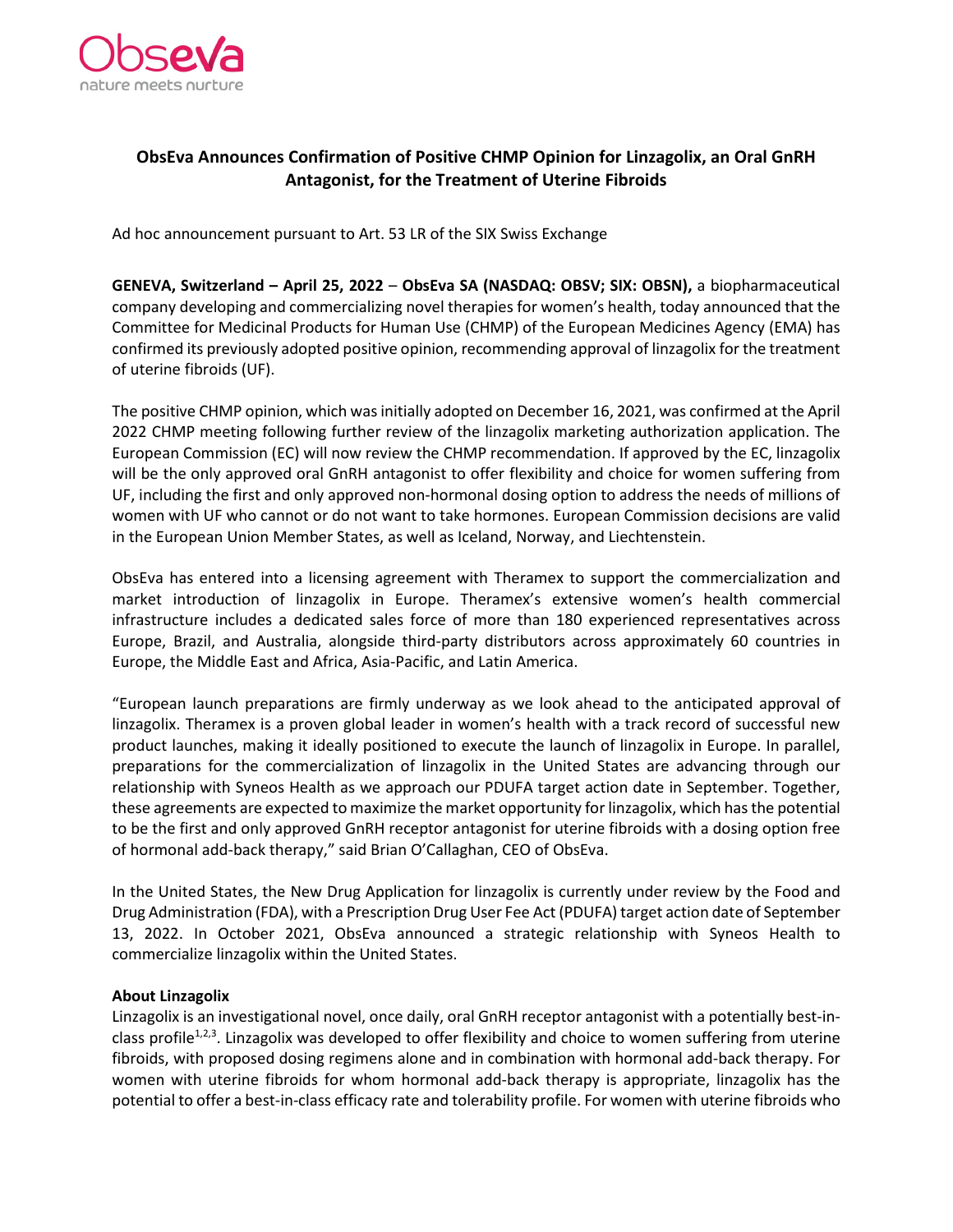

cannot or do not want to take hormones, linzagolix has the potential to be the first and only approved oral GnRH antagonist with a non-hormonal dosing option. Linzagolix has completed clinical trial development for the treatment of uterine fibroids and is currently in late-stage clinical development for the treatment of pain associated with endometriosis. ObsEva licensed linzagolix from Kissei in late 2015 and retains worldwide commercial rights, excluding Asia, for the product. Linzagolix is not currently approved anywhere in the world.

### **About ObsEva**

ObsEva is a biopharmaceutical company developing and commercializing novel therapies to improve women's reproductive health and pregnancy. Through strategic in-licensing and disciplined drug development, ObsEva has established a late-stage clinical pipeline with development programs focused on new therapies for the treatment of uterine fibroids, endometriosis, and preterm labor. ObsEva is listed on the Nasdaq Global Select Market and is traded under the ticker symbol "OBSV" and on the SIX Swiss Exchange where it is traded under the ticker symbol "OBSN". For more information, please visit [www.ObsEva.com](http://www.obseva.com/)

#### **About Theramex**

Theramex is a leading global speciality pharmaceutical company dedicated to women and their health. Theramex supports women at every stage of their lives by providing a broad portfolio of innovative and established brands covering contraception, fertility, menopause and osteoporosis. Theramex's commitment is to listen to and understand its patients, serve their needs and offer healthcare solutions to help improve their lives. Theramex's vision is to be a lifetime partner for women and the healthcare professionals who treat them by providing patient-focused and effective solutions that care for and support women through every stage of life.

#### **About Syneos Health**

Syneos Health® (Nasdaq: SYNH) is the only fully integrated biopharmaceutical solutions organization. The Company, including a Contract Research Organization (CRO) and Contract Commercial Organization (CCO), is purpose-built to accelerate customer performance to address modern market realities. Syneos Health brings together approximately 27,000 clinical and commercial minds with the ability to support customers in more than 110 countries. Together it shares insights, uses the latest technologies and applies advanced business practices to speed its customers' delivery of important therapies to patients. To learn more about how Syneos Health is **Shortening the distance from lab to life®** , visit [syneoshealth.com](https://www.globenewswire.com/Tracker?data=64AnOXw3vyt8S9eQLZUIC4Oe0DcEZCB6_E7dYNNYXewcu6dMI1DcxZUpWfVKzAie1ywF-AyV1ya9dPDSvQWTZ9hVFitk_AGe1L7fspH4z2Y=) or [subscribe to its](https://www.globenewswire.com/Tracker?data=DYB2XHUWY3eF2A_o8KIOZIdouKx5N4f_8Wvm1XbAhGCZZtoivUlJZXoO6NR8rXpqlRR0hiseyRd9zibyLwJ0vIi8VxyUR-EhsykZCV92E-8=) podcast.

## **About Kissei Pharmaceutical Co., Ltd.**

Linzagolix has been discovered by Central Research Laboratories of Kissei Pharmaceutical Co., Ltd. Kissei is a Japanese pharmaceutical company based on the management philosophy "contributing to society through high-quality, innovative pharmaceutical products" and "serving society through our employees." As a strong R&D-oriented corporation, it concentrates on providing innovative pharmaceuticals to patients worldwide in the focus fields of urology, nephrology/dialysis, gynecology and rare/intractable diseases.

#### **Cautionary Note Regarding Forward-Looking Statements**

Any statements contained in this press release that do not describe historical facts may constitute forward-looking statements as that term is defined in the Private Securities Litigation Reform Act of 1995. These statements may be identified by words such as "anticipate", "believe", "continue", "could",